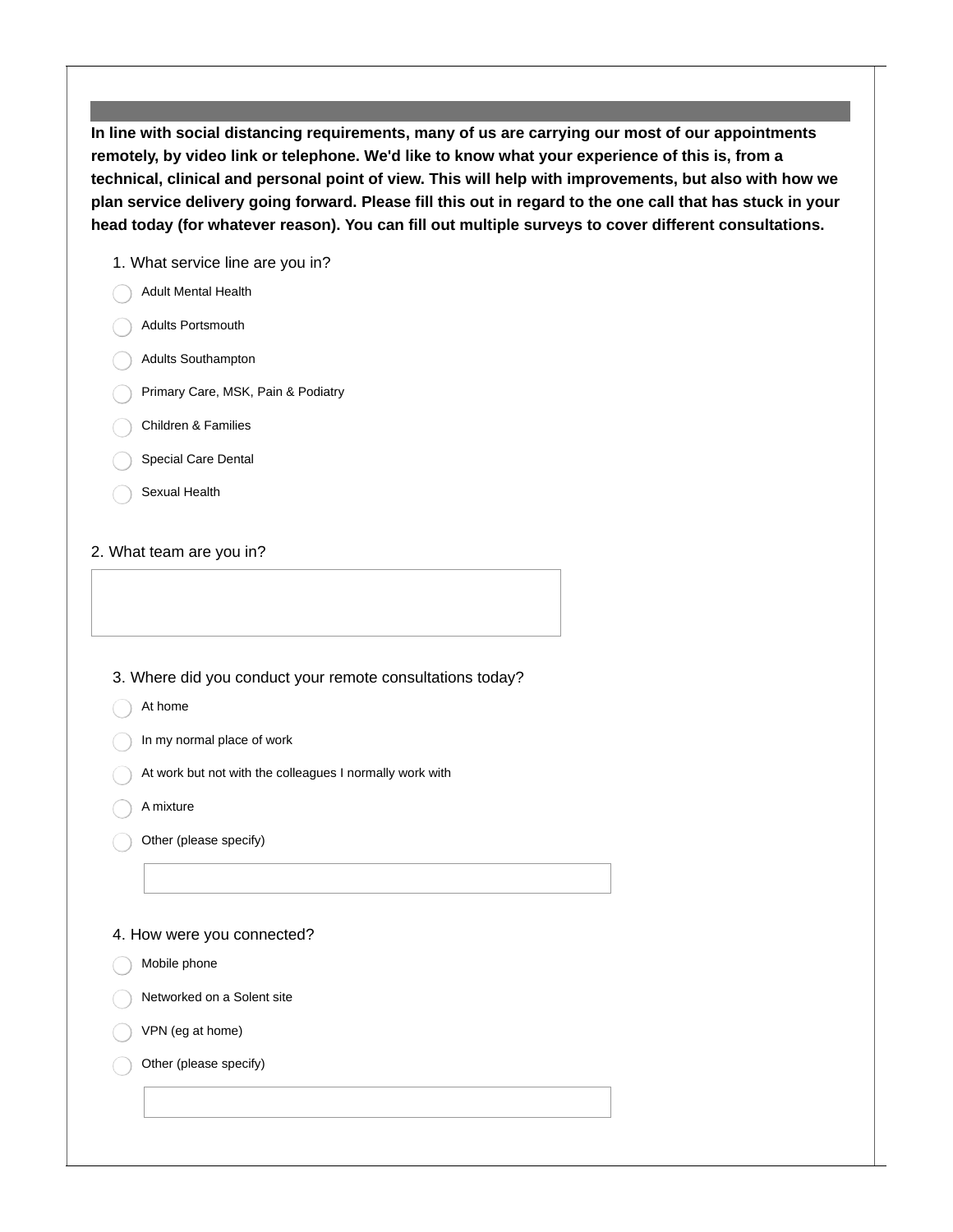## 5. What platform/ media did you use?

- Telephone/ mobile phone
- Lync/ Skype
- Visionable
- Attend Anywhere
- AccuRx
- AirMid (Systm1 Video)
- Whatsapp video
- Zoom
- Facetime
- Other (please say)

6. In terms of the technology, how successful was the consultation?

- It was very easy to connect and stay on the call
- It was easy to connect but the call kept dropping signal or freezing
- It was quite hard to connect but once we got on it was fine
- It was quite difficult and we kept losing connection
- We had to give up and switch to another method
- It didn't work at all
- Can you tell us more about this?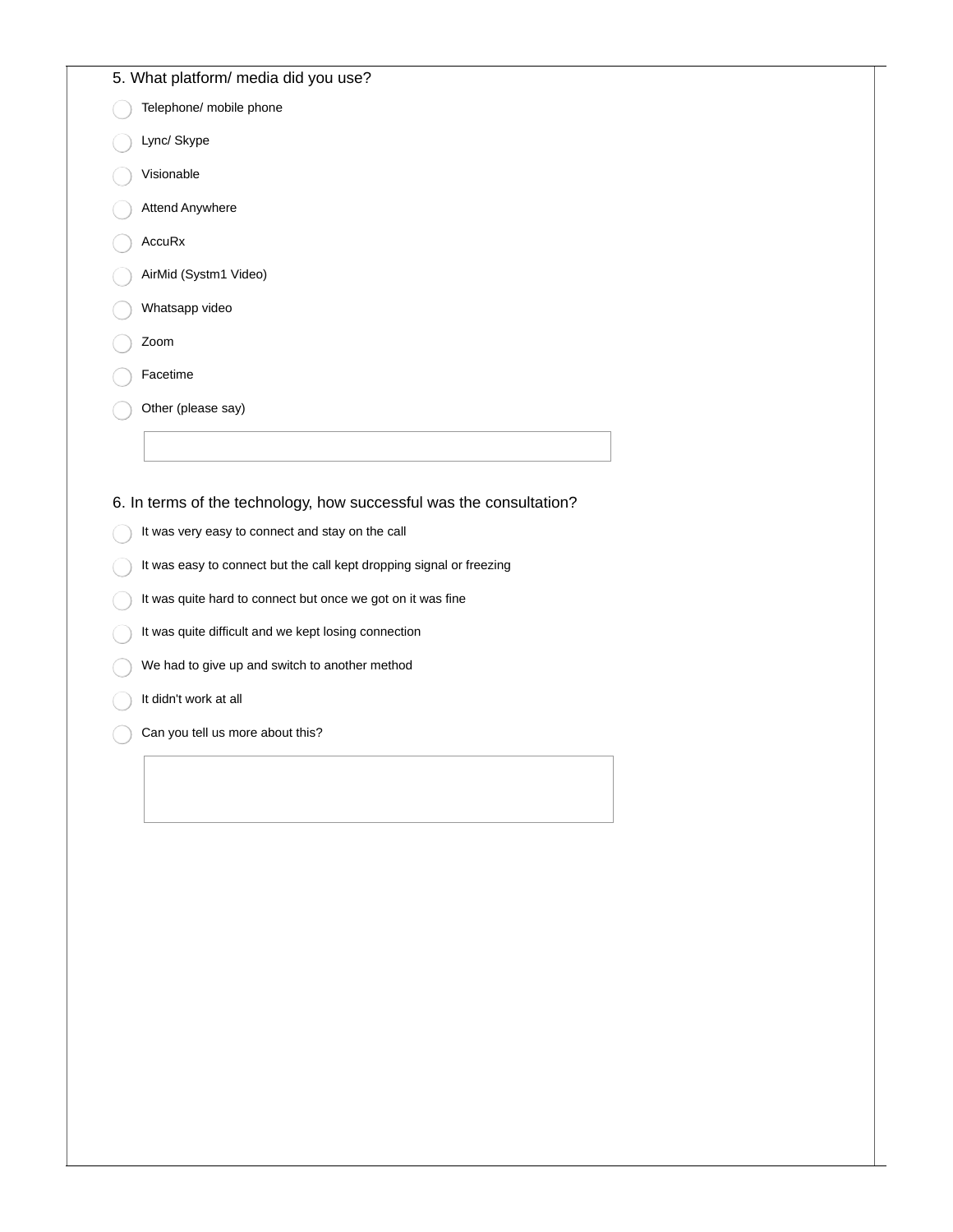|            | 7. How would you rate the effectiveness of the consultation?<br>It was probably better than a face to face appointment<br>It was as effective as face to face<br>It wasn't as effective, but it worked well enough and we covered what we needed to.<br>It wasn't effective enough<br>It wasn't effective at all and we've had to reschedule<br>It wasn't effective at all, but for now there is nothing else we can offer the patient/ service user<br>Can you tell us more about your answer?<br>8. In terms of how you felt personally during the consultation how was the experience?<br>I loved it - I'd like to do this a lot more<br>It was okay - I'd be comfortable carrying on with this for some patients<br>I don't like it but understand why it's necessary<br>I didn't like it but in a different setting (for example clinic), it would be better<br>I didn't like it at all<br>Please can you say more about why you answered in this way? |
|------------|-------------------------------------------------------------------------------------------------------------------------------------------------------------------------------------------------------------------------------------------------------------------------------------------------------------------------------------------------------------------------------------------------------------------------------------------------------------------------------------------------------------------------------------------------------------------------------------------------------------------------------------------------------------------------------------------------------------------------------------------------------------------------------------------------------------------------------------------------------------------------------------------------------------------------------------------------------------|
|            |                                                                                                                                                                                                                                                                                                                                                                                                                                                                                                                                                                                                                                                                                                                                                                                                                                                                                                                                                             |
|            |                                                                                                                                                                                                                                                                                                                                                                                                                                                                                                                                                                                                                                                                                                                                                                                                                                                                                                                                                             |
|            |                                                                                                                                                                                                                                                                                                                                                                                                                                                                                                                                                                                                                                                                                                                                                                                                                                                                                                                                                             |
|            |                                                                                                                                                                                                                                                                                                                                                                                                                                                                                                                                                                                                                                                                                                                                                                                                                                                                                                                                                             |
|            |                                                                                                                                                                                                                                                                                                                                                                                                                                                                                                                                                                                                                                                                                                                                                                                                                                                                                                                                                             |
|            |                                                                                                                                                                                                                                                                                                                                                                                                                                                                                                                                                                                                                                                                                                                                                                                                                                                                                                                                                             |
|            |                                                                                                                                                                                                                                                                                                                                                                                                                                                                                                                                                                                                                                                                                                                                                                                                                                                                                                                                                             |
|            |                                                                                                                                                                                                                                                                                                                                                                                                                                                                                                                                                                                                                                                                                                                                                                                                                                                                                                                                                             |
|            |                                                                                                                                                                                                                                                                                                                                                                                                                                                                                                                                                                                                                                                                                                                                                                                                                                                                                                                                                             |
|            |                                                                                                                                                                                                                                                                                                                                                                                                                                                                                                                                                                                                                                                                                                                                                                                                                                                                                                                                                             |
|            |                                                                                                                                                                                                                                                                                                                                                                                                                                                                                                                                                                                                                                                                                                                                                                                                                                                                                                                                                             |
|            |                                                                                                                                                                                                                                                                                                                                                                                                                                                                                                                                                                                                                                                                                                                                                                                                                                                                                                                                                             |
|            |                                                                                                                                                                                                                                                                                                                                                                                                                                                                                                                                                                                                                                                                                                                                                                                                                                                                                                                                                             |
|            |                                                                                                                                                                                                                                                                                                                                                                                                                                                                                                                                                                                                                                                                                                                                                                                                                                                                                                                                                             |
|            |                                                                                                                                                                                                                                                                                                                                                                                                                                                                                                                                                                                                                                                                                                                                                                                                                                                                                                                                                             |
|            |                                                                                                                                                                                                                                                                                                                                                                                                                                                                                                                                                                                                                                                                                                                                                                                                                                                                                                                                                             |
|            |                                                                                                                                                                                                                                                                                                                                                                                                                                                                                                                                                                                                                                                                                                                                                                                                                                                                                                                                                             |
|            | 9. How willing would you be to use remote consultation (either instead of, or alongside face to face<br>appointments) in the future?                                                                                                                                                                                                                                                                                                                                                                                                                                                                                                                                                                                                                                                                                                                                                                                                                        |
|            | Very willing, I prefer it                                                                                                                                                                                                                                                                                                                                                                                                                                                                                                                                                                                                                                                                                                                                                                                                                                                                                                                                   |
|            | I'd consider it                                                                                                                                                                                                                                                                                                                                                                                                                                                                                                                                                                                                                                                                                                                                                                                                                                                                                                                                             |
|            | I'd like a mix of both                                                                                                                                                                                                                                                                                                                                                                                                                                                                                                                                                                                                                                                                                                                                                                                                                                                                                                                                      |
| Not at all |                                                                                                                                                                                                                                                                                                                                                                                                                                                                                                                                                                                                                                                                                                                                                                                                                                                                                                                                                             |
|            |                                                                                                                                                                                                                                                                                                                                                                                                                                                                                                                                                                                                                                                                                                                                                                                                                                                                                                                                                             |
|            | 10. If you have any other observations, ideas or comments, please leave them below.                                                                                                                                                                                                                                                                                                                                                                                                                                                                                                                                                                                                                                                                                                                                                                                                                                                                         |
|            |                                                                                                                                                                                                                                                                                                                                                                                                                                                                                                                                                                                                                                                                                                                                                                                                                                                                                                                                                             |
|            |                                                                                                                                                                                                                                                                                                                                                                                                                                                                                                                                                                                                                                                                                                                                                                                                                                                                                                                                                             |
|            |                                                                                                                                                                                                                                                                                                                                                                                                                                                                                                                                                                                                                                                                                                                                                                                                                                                                                                                                                             |